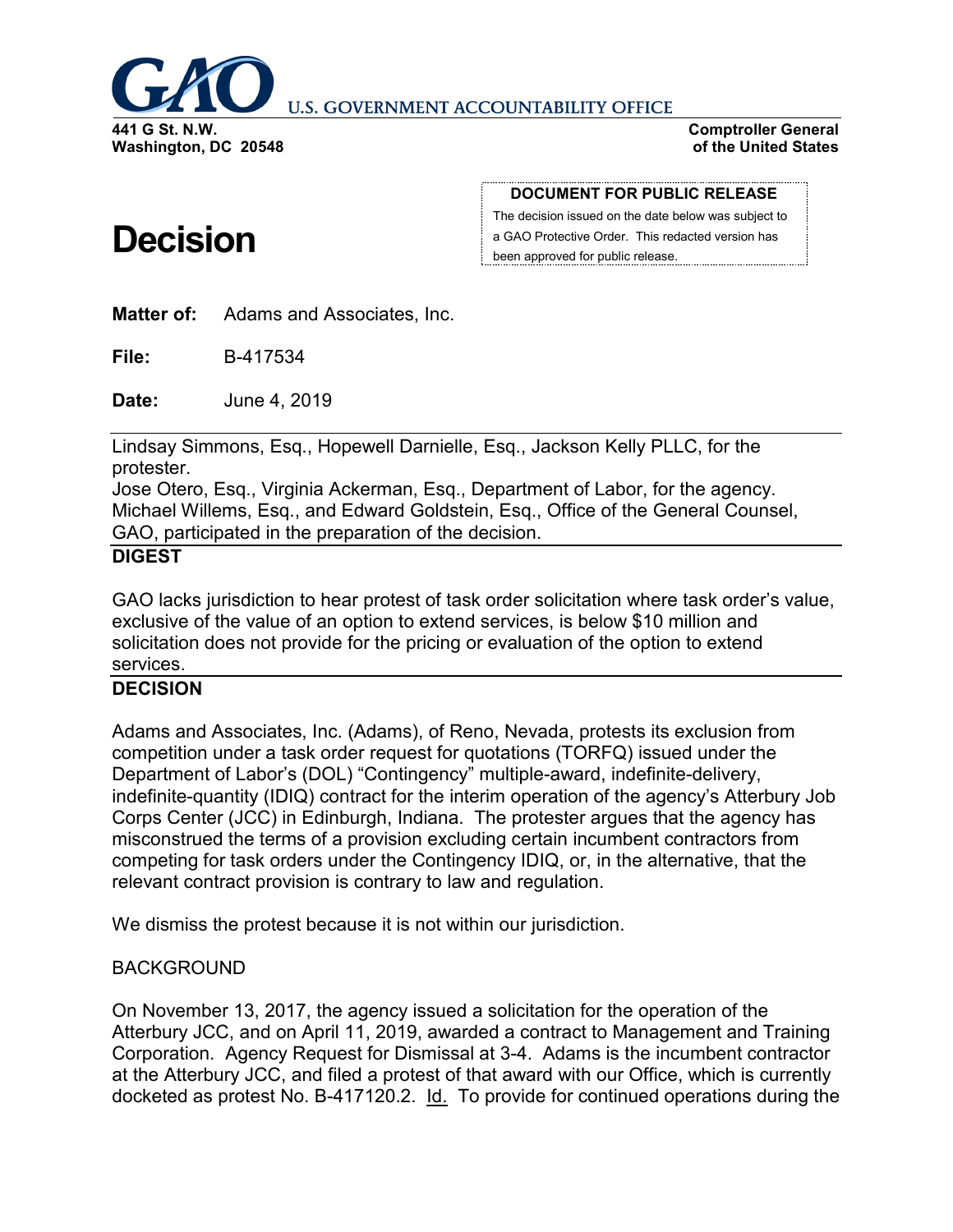pendency of the protest filed by Adams, the agency sought a six-month task order for services at the Atterbury JCC under the Contingency IDIQ. Id.

The TORFQ contemplates the placement of a single task order for a six-month period of performance. Agency Request to Dismiss at 4. The TORFQ provided that price would be evaluated in accordance with a provided pricing schedule, and the pricing schedule directed vendors to price the six-month base period. TORFQ at 3-7. While the TORFQ does not specify any option periods, the Contingency IDIQ contract provides that task orders issued under it will be subject to the contract extension provision at Federal Acquisition Regulation (FAR) clause 52.217-8. Id. at 5,7; Contingency IDIQ Contract at 41. This clause provides an option to extend services for up to six months at the rates specified in the contract, subject to certain exceptions. FAR clause 52.217-8.

The Contingency IDIQ contract also contains a clause providing that, where the operation of a JCC is "being changed (e.g. contract terminations or DOL determination not to exercise a contract option period), the incumbent [contractor] is ineligible for award" of a contingency task order for the relevant JCC. Agency Request for Dismissal at 5; Contingency IDIQ Contract at 50. The agency concluded that, pursuant to this clause, Adams was ineligible to compete under the TORFQ. Agency Request for Dismissal at 5. Adams filed a protest of its exclusion from the competition on May 2, prior to the closing date for receipt of quotations. Id.

As relevant to this decision, the record reflects that the agency prepared an independent government estimate for this procurement, which concluded that the likely value of the task order is approximately [DELETED] million. Id. at 6. The record also reflects that the agency received quotations from eight vendors, including the protester, notwithstanding the fact that the agency did not invite Adams to submit a quote. Id. at 5. Specifically, the protester quoted a price of approximately [DELETED] million, and six of the seven other quotations the agency received were below \$10 million. Id. at 6-7

## **DISCUSSION**

The protester argues that the agency erred in excluding it from the competition because the agency's reading of the incumbent exclusion clause is unreasonable, and otherwise inconsistent with law and regulation. Protest at 6-9. In response, the agency asks that we dismiss the protest, because, among other reasons, the task order is valued at less than \$10 million, and therefore we have no jurisdiction to consider the protest. Agency Request to Dismiss at 6-8. Protests filed with our Office in connection with the issuance or proposed issuance of a task or delivery order under a multiple-award contract issued by a civilian agency are not authorized except where the order is valued over \$10 million, or where the protester can show that the order increases the scope, period, or maximum value of the contract under which the order is issued. 41 U.S.C. § 4106(f).

Responding to the agency's request for dismissal, the protester argues that the task order's value, for purposes of our jurisdiction, should include the value of the six-month option to extend services under FAR clause 52.217-8. Protester's Comments on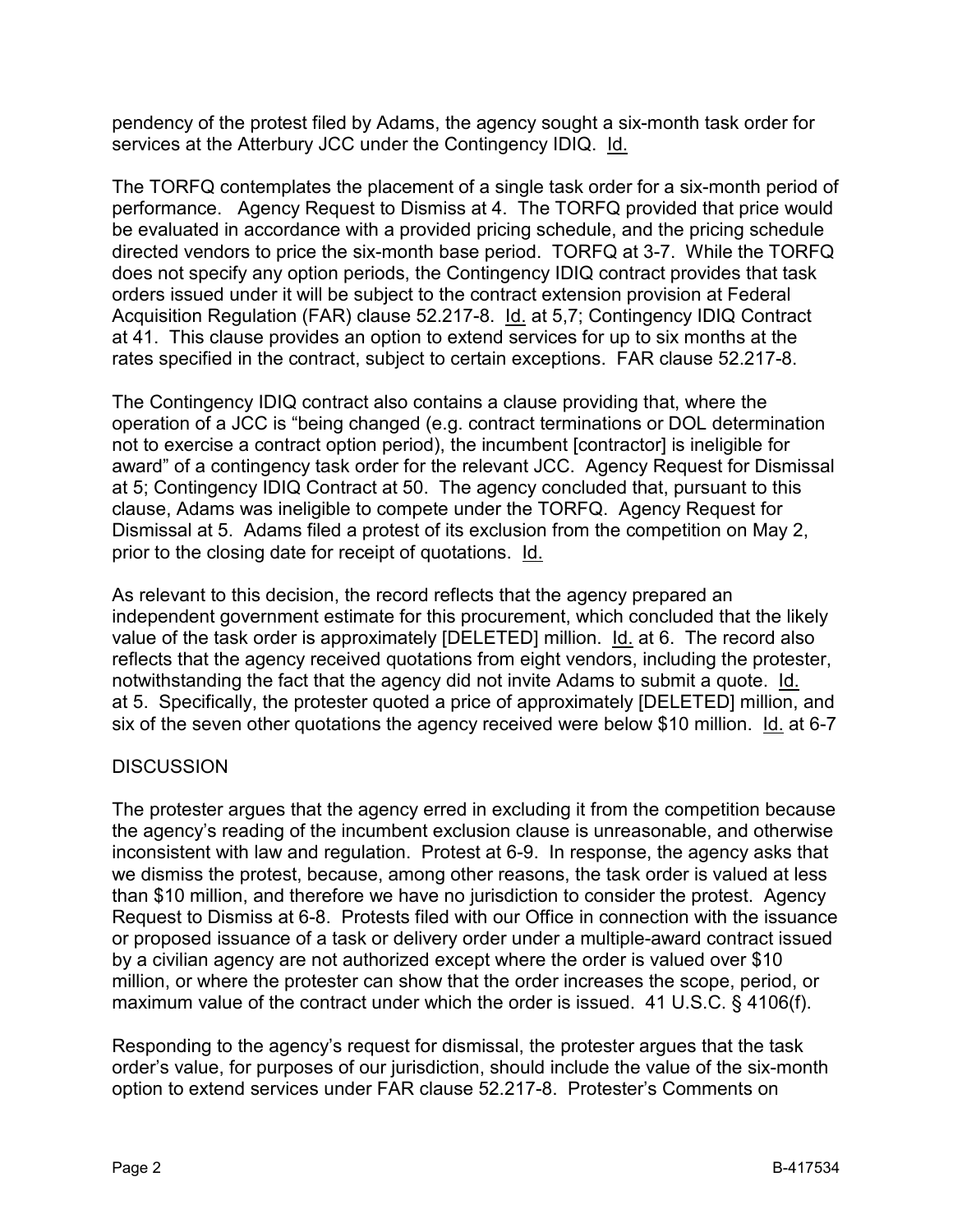Request to Dismiss at 7-10. Specifically, the protester notes that, while the agency contends the task order should be valued between [DELETED] million and [DELETED] million, the exercise of the six-month option would, by its terms, double the period of performance at the same labor rates. Id. at 1, 7-10. This would effectively double the value of the task order such that it would have a value well in excess of \$10 million. Id. The protester contends that our decisions have previously concluded that where an option's price can be determined, the option should be included in the task order's value for jurisdictional purposes, regardless of whether the solicitation calls for the pricing and evaluation of the option. Id. at 8-9 (citing Serco Inc., B-406061, B-406061.2, Feb. 1, 2012, 2012 CPD ¶ 61 at 6-7)

The protester mischaracterizes our decisions. While our decision in Serco, Inc., concluded that, where a solicitation called for the FAR clause 52.217-8 option to be priced and evaluated, the value of that option was part of the task order's value for jurisdictional purposes, our decision in Edmond Scientific Co. later concluded that, where, as here, a solicitation does not call for such an option to be priced or evaluated, the option's value should not be considered part of the task order's value. Compare Serco Inc., supra, with Edmond Scientific Co., B-410187.2, Dec. 1, 2014, 2014 CPD ¶ 358 at 2-3. Specifically, in Edmond Scientific Co., the protester challenged the terms of a task order solicitation prior to the receipt of proposals, and the agency estimated the value of the task order to be below \$10 million. Edmond Scientific Co., supra, at 3 n.3. As in this case, the protester argued that the agency erred by not including the value of the FAR clause 52.217-8 option in the estimate, and, if that option were included, the value of the task order would have exceeded \$10 million. Id. at 2. We concluded that, because the solicitation did not provide for the pricing or evaluation of the FAR clause 52.217-8 option, it should not be included in the value of the task order. Id. at 2-3.

The protester argues that Edmond Scientific Co. is inapposite, because in the instant case, unlike in Edmond, the agency has already received quotations. Protester's Comments on Request to Dismiss at 10. The protester contends this is significant because the quotation prices for the base period effectively determine the pricing of the FAR clause 52.217-8 option, so the value of the option in this case is not unknown or indefinite. Id. However, Edmond Scientific Co. did not primarily rely on the fact that the value of the FAR clause  $52.217-8$  $52.217-8$  $52.217-8$  option could not be determined.<sup>1</sup> Instead, as noted above, the decision turned on the fact that the solicitation did not provide for the pricing

<span id="page-2-0"></span><sup>&</sup>lt;sup>1</sup> While our decision in **Edmond Scientific Co.** does note that the agency had not yet received proposals, and therefore we could not rely on the value of submitted proposals to assess the value of the task order, this fact was relevant to the protester's claim that it expected its own price for the base period of the task order to exceed \$10 million, not in reference to our consideration of the value of the FAR clause 52.217-8 option. See Edmond Scientific Co., supra, at 3 n.3. Here, the protester has already submitted a quotation well below the \$10 million dollar threshold. Agency Request for Dismissal at 6 (citing Att. D, Adams Quotation, at 5).